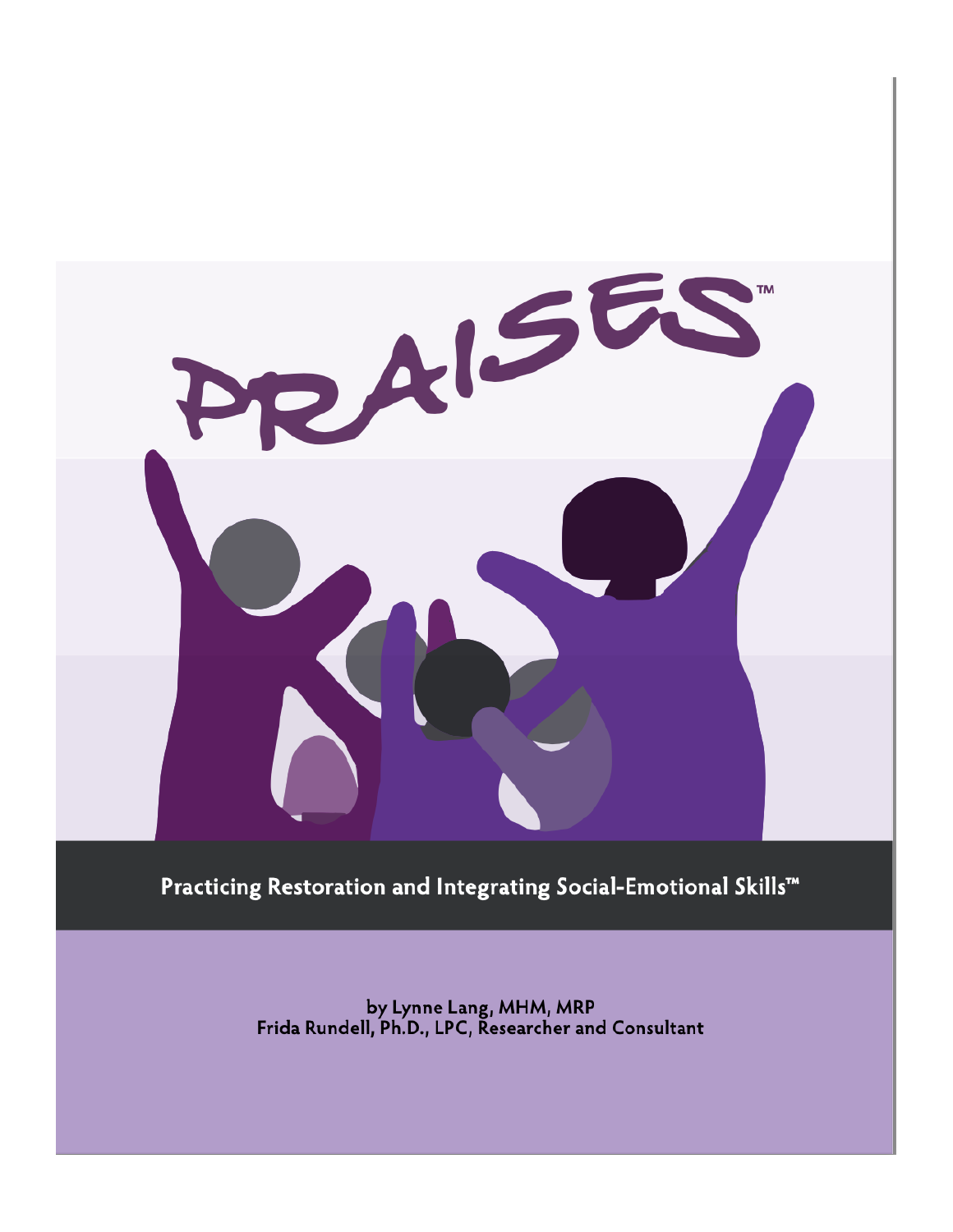## **FOREWORD**

## **Dr. Frida Rundell, Ph.D., LPC, Research Design and Consultant**

If we want any plant grow, we must first prepare the ground. Fertile ground is essential. Finding the appropriate sun-related spot is next. The care and watering of that plant are other considerations. The plant should receive regular and predictable attention.

When we raise our children, the same principles apply. In establishing a culture and climate for social-emotional learning, we must first create safe environments. One way to nurture children is by using affective statements and questions, which communicate to another person how their behavior has affected you, either positively or negatively. They offer an alternative to comments that are implicitly judgmental and can lead to confrontation, argument, and further conflict. Nurturing that includes warmth and affective statements and question can help children's self-worth to emerge. The growth will be seen in social and emotional awareness with others. We need to prepare the ground ahead of time just as we would prepare to bring a new baby into our home.

Social-emotional learning thrives in safe environments in which self-worth is acknowledged. Structure and nurturing feed the ground for readiness to learn these skills. Parents or adult caregivers and educators or other professionals have the responsibility to create fertile ground for the seeds of awareness to emerge. What are the best ways to create a safe garden in which the seeds of awareness can grow in our children? Consistency, predictability and unconditional love are key to the development and maintenance of these skills.

Time is a precious commodity. If we plant our seeds of social-emotional learning in desolate or toxic ground, we are wasting time and resources. As with planting, it is essential to identify the environment in which children thrive. Restorative practices provide the format for processes that allow all voices to be heard. The use of circles invites children to have an opinion in a safe space. With consistency, circles can provide a sense of belonging. The journey toward social and emotional awareness has begun.

Not all communities are ready for socialemotional change. Parents or caregivers, professionals, and administrators must first begin the journey themselves. They must reflect on beliefs and attitudes that provide a restorative milieu. Accountability requires role-modeling the social-emotional attributes that demonstrate care, thoughtfulness, and compassion consistently.

A top-down assessment of the environment is useful in determining whether work needs to be done with the parents and caregivers or professionals who will create the right atmosphere for the environment. Being present with children, attending to their emotional needs, demonstrating affection, and managing relationships with ease and awareness is foremost. If adult caregivers or parents, educators, and administrators are willing to address the culture and climate to make changes for children and their future, they are ready for social and emotional literacy and learning.

Leaders who engage in virtue-based decisionmaking use collaboration to achieve a fair process of engagement, expectation, and explanation. When beginning a restorative social-emotional journey, we are not adding extra things to the plate. We are enriching the quality of the plate. Our core practice is building relationships with understanding.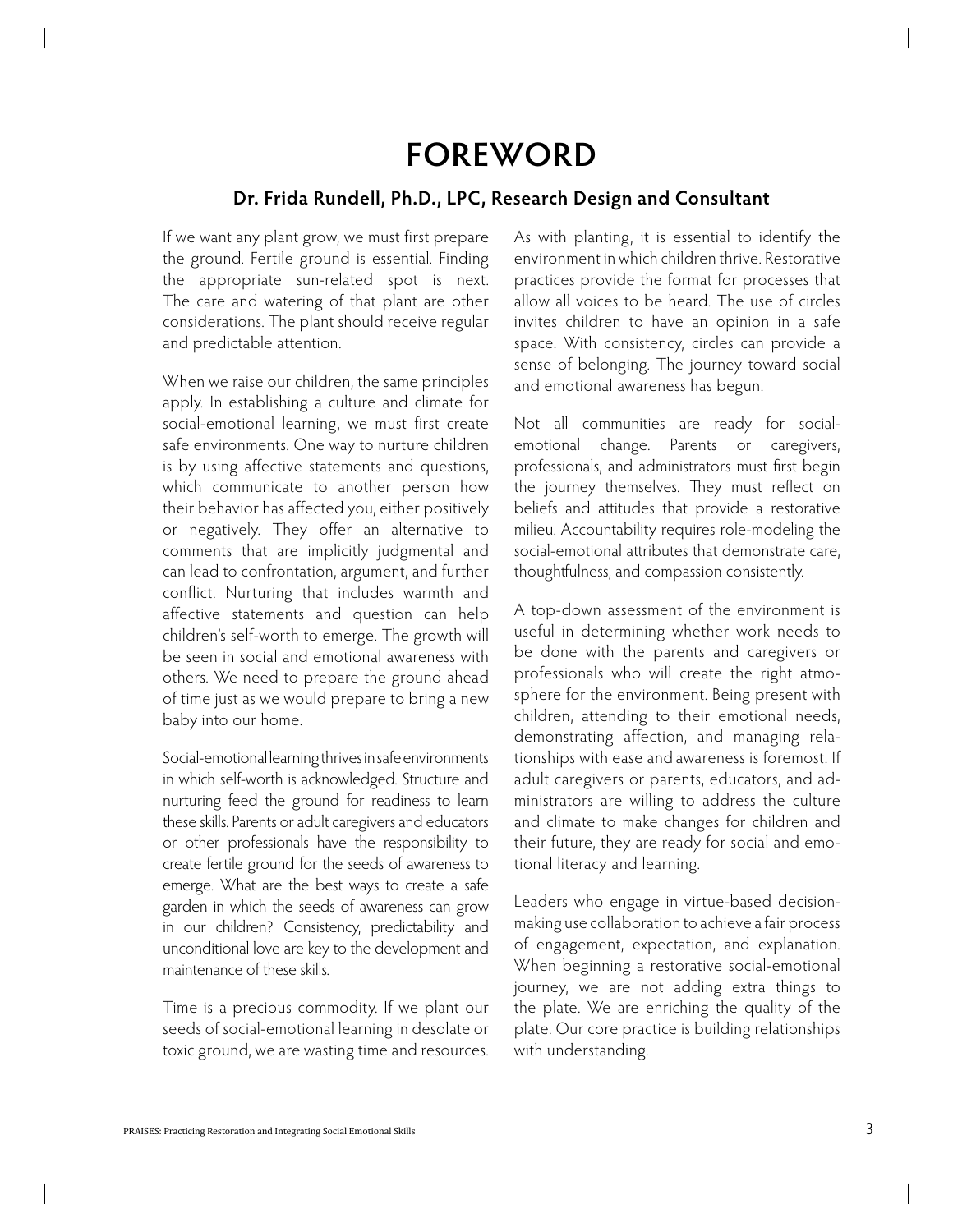We need two factors to operate:

- 1. **Recognition**: Core humanity and wisdom
- 2. **Regulation**: Courage and temperance, justice and transcendence

The competencies in social and emotional literacy we want to develop in our children are:

- · Self-awareness
- · Self-management
- · Relationship management
- · Social awareness
- · Responsible decision-making

Are these not the life skills we wish to pass on to our children? In today's age in which computers provide information in nanoseconds, is this not the gift we wish to give our children? The ability to be self-aware and to self-manage; to recognize and be socially aware of crossing boundaries that are toxic to them; and to manage relationships and make virtue-based responsible decisions in life. This is a win-win story we give to our children.

J. B. Runslel

*Frida Rundell, Ph.D., LPC, is a founding faculty member at International Institute for Restorative Practices (IIRP) and collaborator on the PRAISES Curriculum*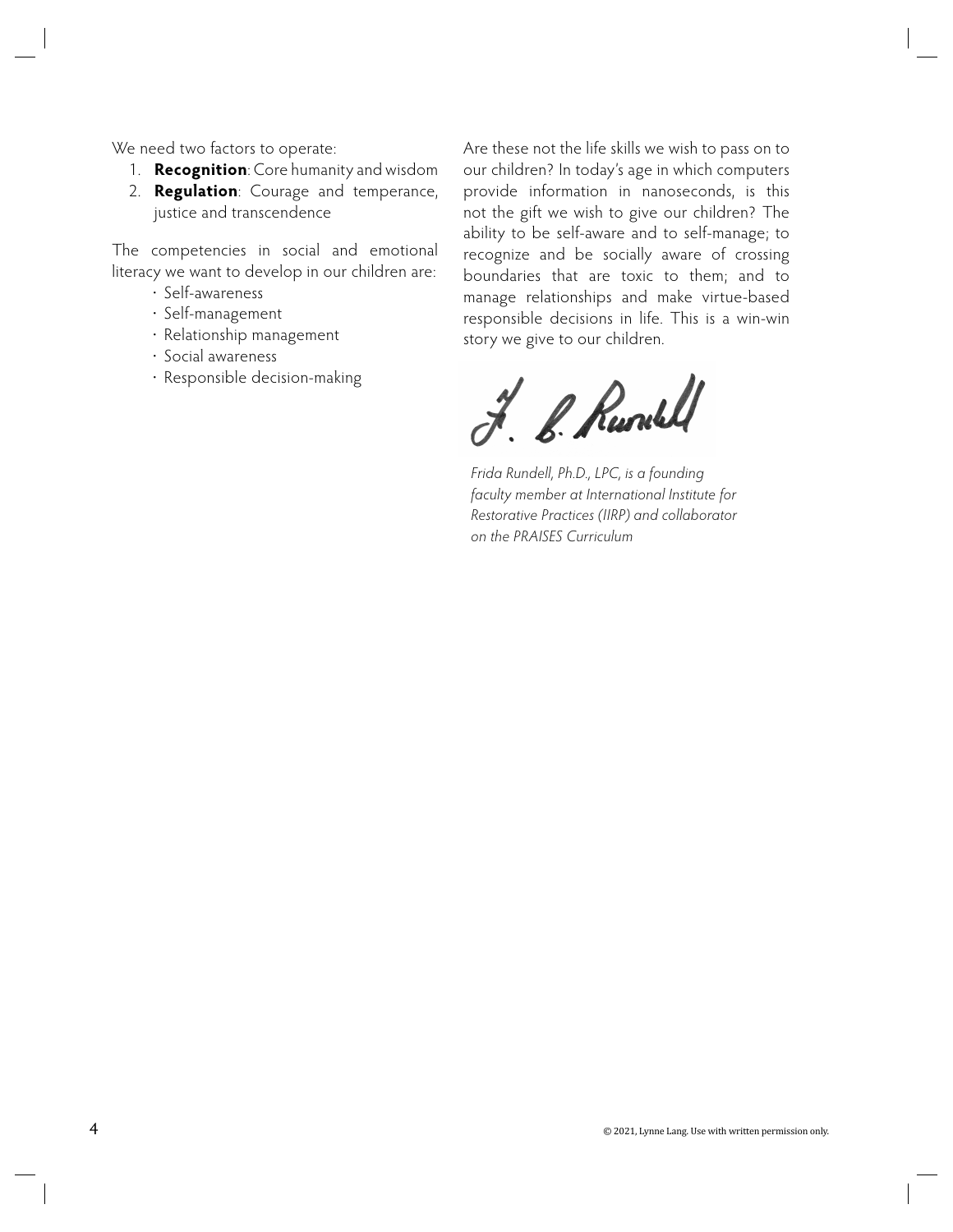## **Table of Contents**

| Circle Four: Apathy, Sympathy, Empathy, Compassion  38 |  |
|--------------------------------------------------------|--|
|                                                        |  |
|                                                        |  |
|                                                        |  |
|                                                        |  |
|                                                        |  |
|                                                        |  |
|                                                        |  |
|                                                        |  |
|                                                        |  |
|                                                        |  |
| Section 8: Lesson Template for Student Leaders 65      |  |
|                                                        |  |
|                                                        |  |
|                                                        |  |